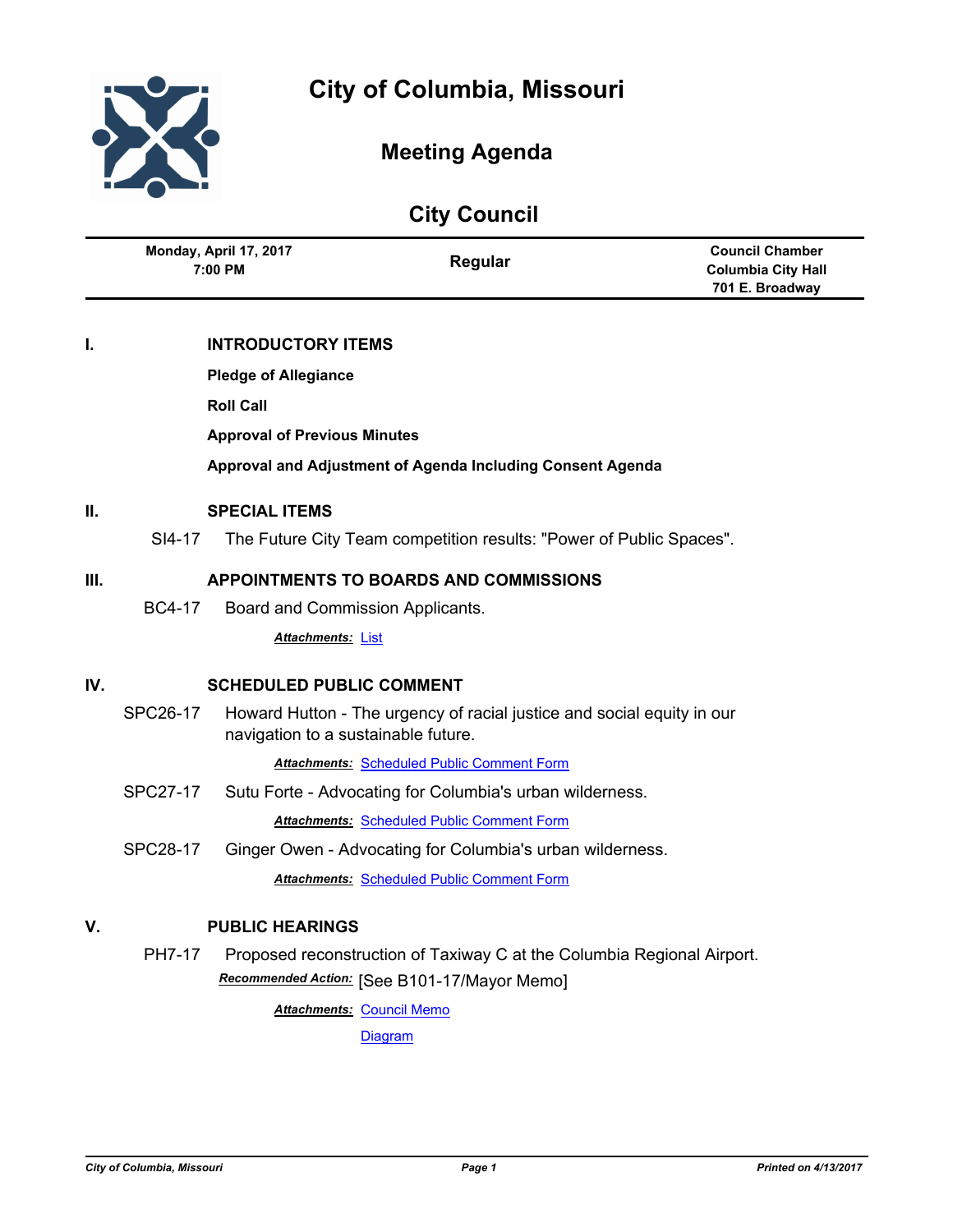B101-17 Authorizing the reconstruction of Taxiway C at the Columbia Regional Airport; calling for bids through the Purchasing Division. *Recommended Action:* [2nd Read & Vote/Mayor Memo]

**Attachments: [Council Memo](http://gocolumbiamo.legistar.com/gateway.aspx?M=F&ID=d45054e0-411b-41bd-8676-9105160de1ba.docx)** 

**[Diagram](http://gocolumbiamo.legistar.com/gateway.aspx?M=F&ID=902c0891-ee3f-4d48-bdc4-7b07bbbe4ec5.pdf)** 

**[Ordinance](http://gocolumbiamo.legistar.com/gateway.aspx?M=F&ID=6e0c2dfe-1286-411d-bb60-3c0a82c5ef55.doc)** 

PH8-17 Proposed demolition of structures located on City-owned property at 1104 Worley Street and 1105 Again Street to correct storm water and sanitary sewer issues.

*Recommended Action:* [Need Motion/Mayor Memo]

**Attachments: [Council Memo](http://gocolumbiamo.legistar.com/gateway.aspx?M=F&ID=48094d3e-0ab8-4c98-af6e-8e1551785bf3.docx)** 

[Location Map](http://gocolumbiamo.legistar.com/gateway.aspx?M=F&ID=b0bf0a38-752c-4f57-9b53-e7bce55e0762.pdf)

**[Diagram](http://gocolumbiamo.legistar.com/gateway.aspx?M=F&ID=11349c80-1294-429c-9c0d-7841e3acecd5.pdf)** 

PH9-17 Proposed construction of the More's Lake remediation and site restoration project at the Municipal Power Plant.

*Recommended Action:* [Need Motion/Mayor Memo]

**Attachments: [Council Memo](http://gocolumbiamo.legistar.com/gateway.aspx?M=F&ID=d0f127cd-fcfa-4cdd-9ec1-7c6f325398dd.docx)** 

[More's Lake Restoration Preliminary Plan](http://gocolumbiamo.legistar.com/gateway.aspx?M=F&ID=2d7c9c8e-b5fb-4993-9594-0c42a859d177.pdf)

B106-17 Appropriating funds for excavation, hauling and disposal of coal combustion residuals as part of the More's Lake remediation and site restoration project at the Municipal Power Plant.

*Recommended Action:* [2nd Read & Vote/Mayor Memo]

**Attachments: [Council Memo](http://gocolumbiamo.legistar.com/gateway.aspx?M=F&ID=253da577-5189-4914-a6e4-36ba8282ea13.docx)** 

**[Ordinance](http://gocolumbiamo.legistar.com/gateway.aspx?M=F&ID=af0dc403-d7c2-45dc-940c-9505dd57b04c.doc)** 

PH10-17 Consider the Water and Light 2017 Renewable Energy Report. *Recommended Action:* [Need Motion/Mayor Memo]

**Attachments: [Council Memo](http://gocolumbiamo.legistar.com/gateway.aspx?M=F&ID=5c1887cc-9711-4def-94b0-0b28b34d8193.docx)** 

[2017 Renewable Energy Report](http://gocolumbiamo.legistar.com/gateway.aspx?M=F&ID=e65b7714-eeed-4504-a819-0c1b70288f16.pdf)

[Water & Light Advisory Board Comments to Council](http://gocolumbiamo.legistar.com/gateway.aspx?M=F&ID=e8be8dc6-d949-409f-8e60-233382f2bbf2.pdf)

[Energy & Environment Commsion Comments to Council](http://gocolumbiamo.legistar.com/gateway.aspx?M=F&ID=2899a190-3901-4901-b67b-cb65367fa246.pdf)

# **VI. OLD BUSINESS**

B108-17 Appropriating funds for replacement of wooden poles that support the overhead electric distribution system.

*Recommended Action:* [2nd Read & Vote/Mayor Memo]

**Attachments: [Council Memo](http://gocolumbiamo.legistar.com/gateway.aspx?M=F&ID=51d7d0a0-fb0a-445b-8b63-c81a0b425786.docx)** 

[Pole Replacement Reject Summary](http://gocolumbiamo.legistar.com/gateway.aspx?M=F&ID=f6b6703e-ffa3-466c-b19a-8ca60e025fdf.pdf)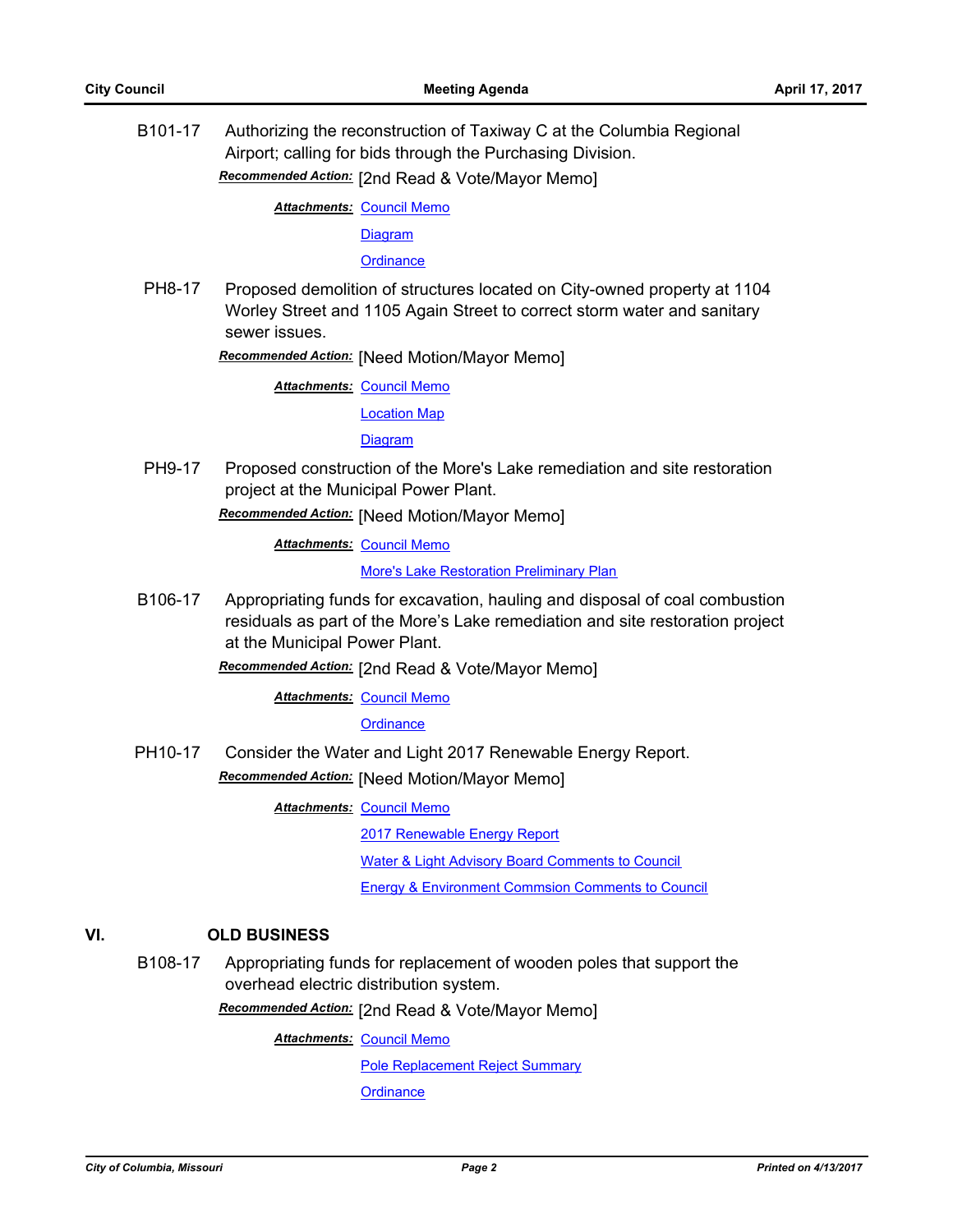B112-17 Authorizing a master license and services agreement with Rave Wireless, Inc., d/b/a Rave Mobile Safety, for mass alert notifications of emergent and non-emergent issues.

*Recommended Action:* [2nd Read & Vote/Mayor Memo]

**Attachments: [Council Memo](http://gocolumbiamo.legistar.com/gateway.aspx?M=F&ID=11dd9235-e656-4a9f-94a2-efebcdd4d6c1.docx)** 

**[Ordinance](http://gocolumbiamo.legistar.com/gateway.aspx?M=F&ID=b54f4e16-7a6a-4ea9-be90-ecbf3ac38500.doc)** 

**[Attachment A to Ordinance](http://gocolumbiamo.legistar.com/gateway.aspx?M=F&ID=97abfa6b-1365-4c17-9273-44b8fdeff454.pdf)** 

## **VII. CONSENT AGENDA**

B100-17 Vacating utility easements within Arbor Falls, Plat No. 3 located east of Ranger Drive and south of Euliss Drive (Case No. 17-83).

*Recommended Action:* [2nd Read & Vote/Mayor Memo]

**Attachments: [Council Memo](http://gocolumbiamo.legistar.com/gateway.aspx?M=F&ID=2f5d6646-0b0a-47e6-b9bd-f5ca7fda6fd7.docx)** [Easement Vacation Graphic](http://gocolumbiamo.legistar.com/gateway.aspx?M=F&ID=8c880248-3a34-4c91-87e9-3683776b16ae.pdf) [Locator Maps](http://gocolumbiamo.legistar.com/gateway.aspx?M=F&ID=c5cef5a7-3364-4075-98de-b55a403bd8d3.pdf) **[Ordinance](http://gocolumbiamo.legistar.com/gateway.aspx?M=F&ID=b65f5e74-f86f-400a-9f77-86ec2ad7c3e8.doc)** 

B102-17 Authorizing a right of use permit with Missouri Network Alliance, LLC, d/b/a Bluebird Network, for the installation and maintenance of fiber optic cable within portions of the Route B and Brown Station Road rights-of-way.

*Recommended Action:* [2nd Read & Vote/Mayor Memo]

**Attachments: [Council Memo](http://gocolumbiamo.legistar.com/gateway.aspx?M=F&ID=9bf41424-7d44-42ff-b349-7df7cd8a0fb3.docx) [Diagrams](http://gocolumbiamo.legistar.com/gateway.aspx?M=F&ID=299f3559-bc24-469f-9a8a-0da9939a45ae.pdf)** 

**[Ordinance](http://gocolumbiamo.legistar.com/gateway.aspx?M=F&ID=505945c5-db61-49f0-a5bc-1a4e5275ffce.doc)** 

[Attachment A to Ordinance](http://gocolumbiamo.legistar.com/gateway.aspx?M=F&ID=ac69c1d1-6109-4aec-b0ea-26bd17f9ff0d.pdf)

B103-17 Appropriating funds for the purchase and installation of a gate arm system in all City parking facilities and for parking meter upgrades.

*Recommended Action:* [2nd Read & Vote/Mayor Memo]

**Attachments: [Council Memo](http://gocolumbiamo.legistar.com/gateway.aspx?M=F&ID=ee777b16-0c14-4f1e-8acd-893b64346fec.docx)** 

**[Ordinance](http://gocolumbiamo.legistar.com/gateway.aspx?M=F&ID=2c8408cc-fb9f-400d-b871-3cd8ef45864c.doc)** 

B104-17 Authorizing a financial assistance agreement with the Mid-Missouri Solid Waste Management District for the purchase of eight (8) commercial mini cardboard balers; appropriating funds.

*Recommended Action:* [2nd Read & Vote/Mayor Memo]

**Attachments: [Council Memo](http://gocolumbiamo.legistar.com/gateway.aspx?M=F&ID=88025a12-3824-4b62-9df7-e717785c3152.docx)** 

**[Ordinance](http://gocolumbiamo.legistar.com/gateway.aspx?M=F&ID=53a7afa5-585b-42bf-a0b7-694486c23c17.doc)** 

[Exhibit A to Ordinance](http://gocolumbiamo.legistar.com/gateway.aspx?M=F&ID=494e5d18-41a7-4fd1-9747-83d2a9a6f9f8.pdf)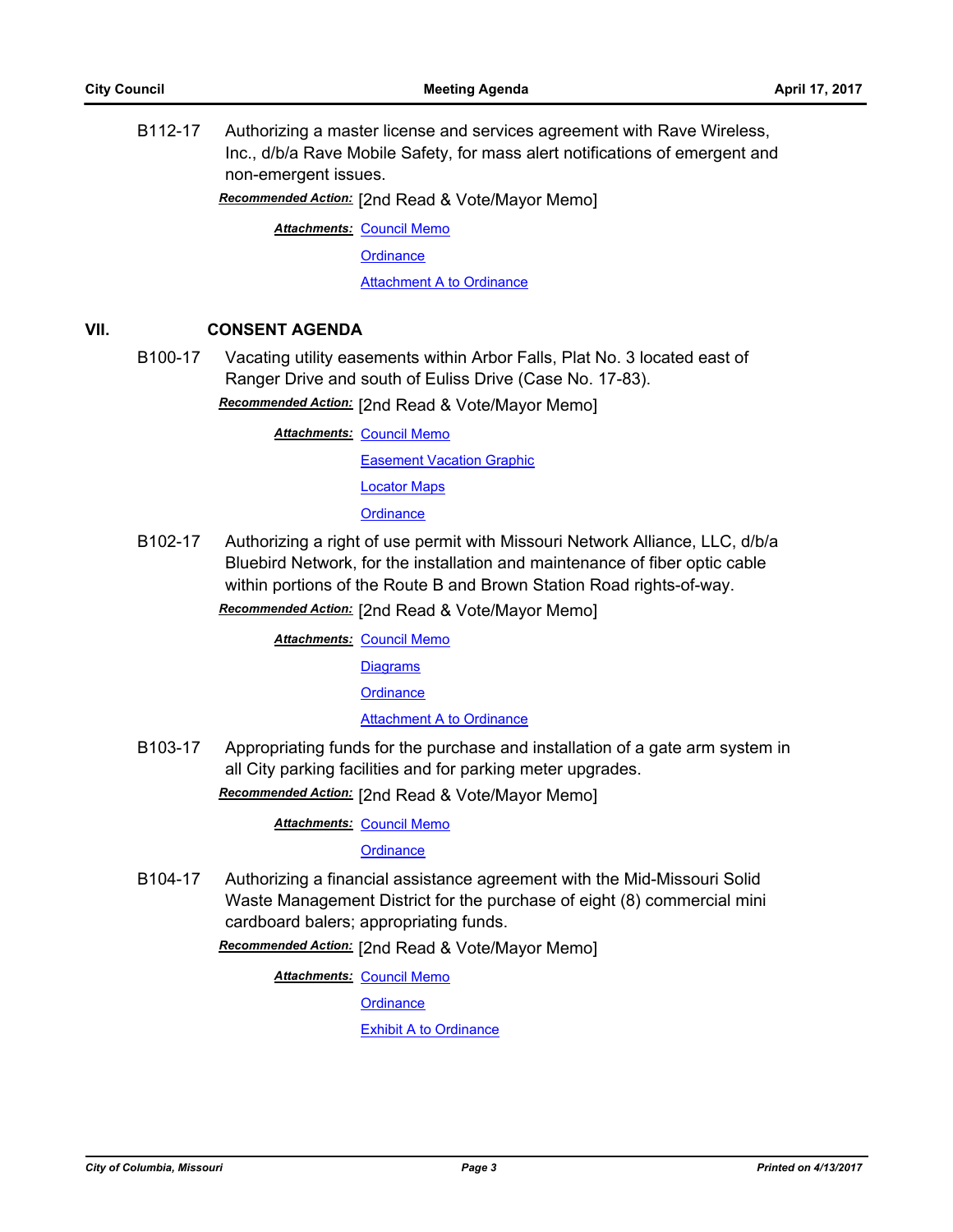B105-17 Amending Ordinance No. 023001 to authorize permit holder and certifier registration designations and the electronic filing of discharge monitoring reports with the Missouri Department of Natural Resources Water Protection Program.

*Recommended Action:* [2nd Read & Vote/Mayor Memo]

**Attachments: [Council Memo](http://gocolumbiamo.legistar.com/gateway.aspx?M=F&ID=778de158-a46a-4ed7-808d-f50dafd3020e.docx)** 

[eDMR Application](http://gocolumbiamo.legistar.com/gateway.aspx?M=F&ID=d2b278aa-18a1-45ca-8154-7d955f57e69f.pdf)

**[Ordinance](http://gocolumbiamo.legistar.com/gateway.aspx?M=F&ID=4acc1796-806d-44ca-af8c-e11327998b8e.doc)** 

B107-17 Appropriating funds to continue to facilitate the construction of upgrades to Boiler 8 at the Municipal Power Plant to reduce nitrogen oxide (NOx) emissions.

*Recommended Action:* [2nd Read & Vote/Mayor Memo]

**Attachments: [Council Memo](http://gocolumbiamo.legistar.com/gateway.aspx?M=F&ID=cadad320-c4a5-430e-b4a1-7abe617bba4f.docx)** [Boiler 8 Construction Schedule](http://gocolumbiamo.legistar.com/gateway.aspx?M=F&ID=63b38a67-51fc-4609-ab1f-2b5cd01976d7.pdf)

**[Ordinance](http://gocolumbiamo.legistar.com/gateway.aspx?M=F&ID=0410a86d-eb78-42b7-a774-c9d0c6cb6716.doc)** 

B109-17 Accepting conveyances for utility, sewer and drainage purposes; accepting Stormwater Management/BMP Facilities Covenants.

*Recommended Action:* [2nd Read & Vote/Mayor Memo]

**Attachments: [Council Memo](http://gocolumbiamo.legistar.com/gateway.aspx?M=F&ID=57f2c6b6-9278-421f-b776-3571cc45bb22.docx)** 

**[Ordinance](http://gocolumbiamo.legistar.com/gateway.aspx?M=F&ID=f2d7eff8-ee51-4cbb-9d50-3768021b1f7c.doc)** 

B110-17 Appropriating funds from the Celebration for the Arts event. *Recommended Action:* [2nd Read & Vote/Mayor Memo]

**Attachments: [Council Memo](http://gocolumbiamo.legistar.com/gateway.aspx?M=F&ID=63b629ec-1df7-45cb-a152-92e409daf695.docx)** 

**[Ordinance](http://gocolumbiamo.legistar.com/gateway.aspx?M=F&ID=983e26ab-e3d1-4fd9-8f87-6d4eb0a5e5fc.doc)** 

B111-17 Appropriating architectural salvage sale revenue to the New Century Fund for future use as a revolving loan fund for private historic preservation activities; transferring funds to offset a budgeting shortfall.

*Recommended Action:* [2nd Read & Vote/Mayor Memo]

**Attachments: [Council Memo](http://gocolumbiamo.legistar.com/gateway.aspx?M=F&ID=e41357ce-2ec0-4e98-9670-e1f46d10cb1c.docx)**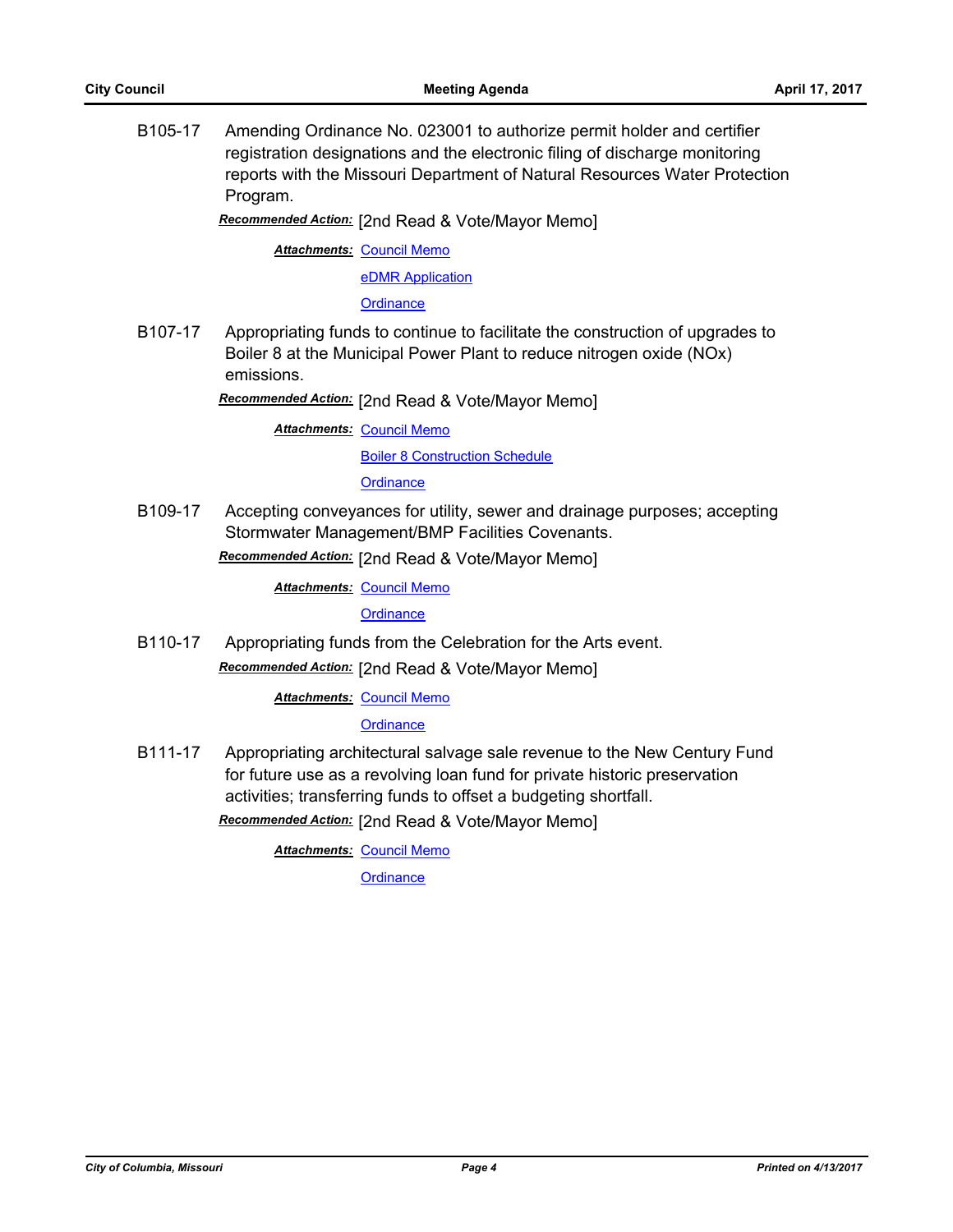B113-17 Authorizing an air service guarantee participation agreement with the County of Boone, Missouri, The Curators of the University of Missouri, the City of Jefferson, Missouri and Cole County, Missouri; authorizing air service guarantee participation agreements with various Chamber of Commerce members.

*Recommended Action:* [2nd Read & Vote/Mayor Memo]

**Attachments: [Council Memo](http://gocolumbiamo.legistar.com/gateway.aspx?M=F&ID=98523db3-a5d4-4354-b6bd-6de68fe978bf.docx)** 

**[Ordinance](http://gocolumbiamo.legistar.com/gateway.aspx?M=F&ID=3f09d715-cf5e-412c-9955-67c6cf5dcc95.doc)** 

[Attachment A to Ordinance](http://gocolumbiamo.legistar.com/gateway.aspx?M=F&ID=d2ecbc97-6445-4c34-8e04-121b559624bd.pdf)

**[Attachment B to Ordinance](http://gocolumbiamo.legistar.com/gateway.aspx?M=F&ID=bf8f2c74-c8ab-40ba-8e32-93e60f1d9ce1.pdf)** 

B114-17 Amending the FY 2017 Annual Budget by adding a position in the City Utilities Department; amending the FY 2017 Classification and Pay Plan by adding a classification, making classification reassignments and changing a classification title.

*Recommended Action:* [2nd Read & Vote/Mayor Memo]

**Attachments: [Council Memo](http://gocolumbiamo.legistar.com/gateway.aspx?M=F&ID=f2d36ff9-a621-4275-94a1-0a8a4e5bc712.docx)** 

**[Summary of FY 2017 Classification and Pay Plan Amendments](http://gocolumbiamo.legistar.com/gateway.aspx?M=F&ID=9f093463-0e7e-43f5-ac02-81459f26eb4b.doc)** [Current FY 2017 Classification and Pay Plan](http://gocolumbiamo.legistar.com/gateway.aspx?M=F&ID=d10b32f7-e36a-4838-99f8-b86e64641965.pdf) **[Ordinance](http://gocolumbiamo.legistar.com/gateway.aspx?M=F&ID=3928b614-bce0-488f-ba95-b5f428521f99.doc)** 

B115-17 Amending Chapter 19 of the City Code as it relates to unclassified service; amending the FY 2017 Annual Budget by adding and deleting positions in the Police Department; amending the FY 2017 Classification and Pay Plan by adding classifications and changing classification titles.

*Recommended Action:* [2nd Read & Vote/Mayor Memo]

**Attachments: [Council Memo](http://gocolumbiamo.legistar.com/gateway.aspx?M=F&ID=de7532d2-b2bd-4073-aa0c-3e3e409e1887.docx)** 

**[Summary of Classification and Pay Plan Amendments](http://gocolumbiamo.legistar.com/gateway.aspx?M=F&ID=038c5073-5cc8-42fe-9dc1-43828aabb26d.doc)** [Current FY 2017 Classification and Pay Plan](http://gocolumbiamo.legistar.com/gateway.aspx?M=F&ID=db5180b9-5fa7-4550-94ff-480820c7053a.pdf)

**[Ordinance](http://gocolumbiamo.legistar.com/gateway.aspx?M=F&ID=9c2c1ce8-78ed-4807-83ea-c2fe9842b26f.doc)** 

B116-17 Authorizing a master services agreement and amendments to the master software implementation services, master software license and master software support and maintenance agreements with N. Harris Computer Corporation for the licensing, implementation, support and maintenance of utility billing software.

*Recommended Action:* [2nd Read & Vote/Mayor Memo]

**Attachments: [Council Memo](http://gocolumbiamo.legistar.com/gateway.aspx?M=F&ID=b60ee8e3-39d1-4e63-b07e-55e6880ce629.docx) [Ordinance](http://gocolumbiamo.legistar.com/gateway.aspx?M=F&ID=213c7b1f-ef7c-4c3f-8b16-274169f501e5.doc)** [Attachment A to Ordinance](http://gocolumbiamo.legistar.com/gateway.aspx?M=F&ID=75a1f426-8b3c-4aca-b109-156800dd25ce.pdf) [Attachment B to Ordinance](http://gocolumbiamo.legistar.com/gateway.aspx?M=F&ID=2fde8a2b-1552-442a-8c31-5e5d7933d359.pdf) [Attachment C to Ordinance](http://gocolumbiamo.legistar.com/gateway.aspx?M=F&ID=509f000d-0c0f-4c7b-9706-e6cdf1fd2e95.pdf) [Attachment D to Ordinance](http://gocolumbiamo.legistar.com/gateway.aspx?M=F&ID=00a170bc-9054-4117-917a-8f70cfd14f9d.pdf)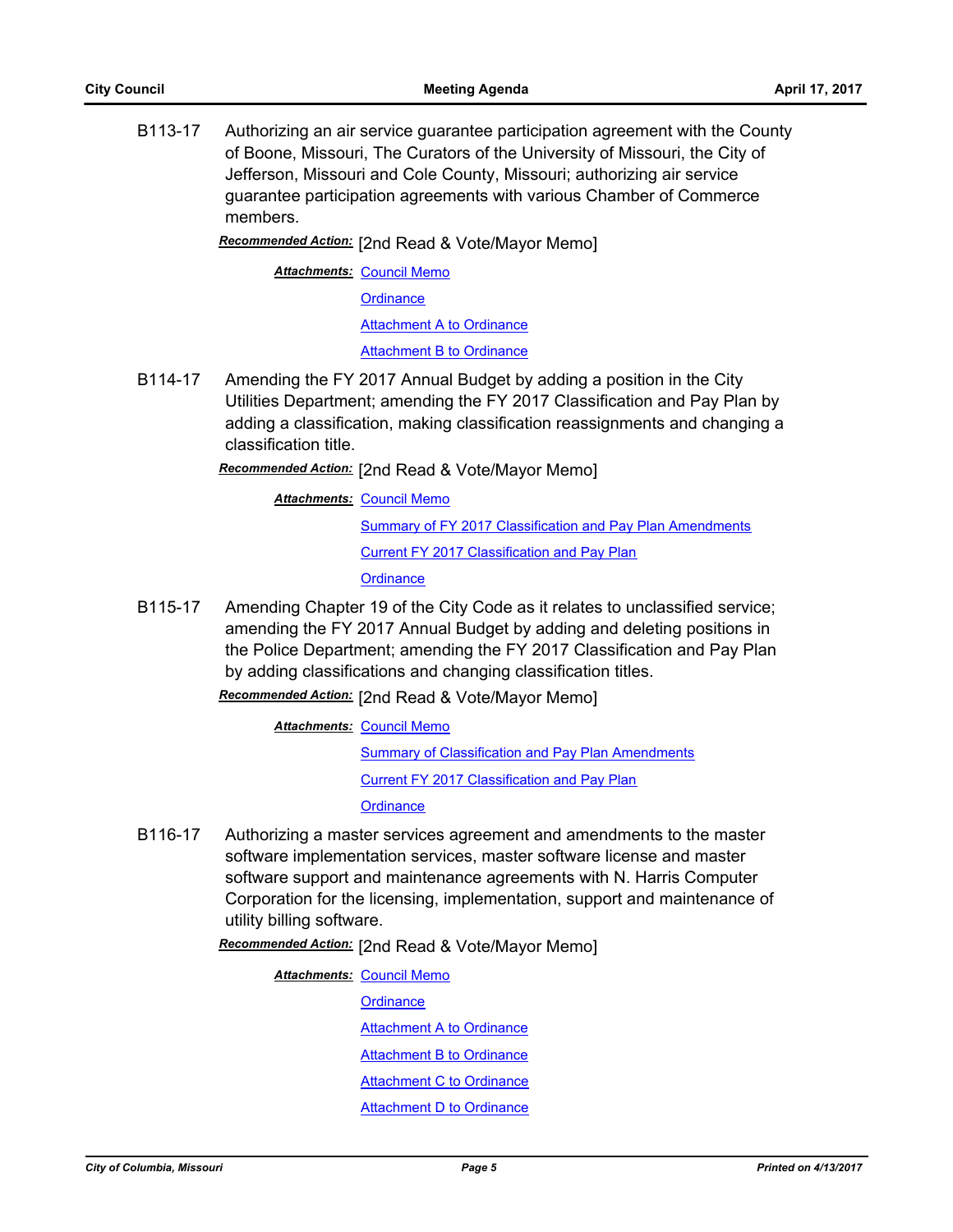B117-17 Authorizing a cooperative agreement with the Greenbelt Land Trust of Mid-Missouri for the continued implementation of the "Our Natural Legacy: A Plan for Columbia and Boone County" open space/green infrastructure project.

*Recommended Action:* [2nd Read & Vote/Mayor Memo]

**Attachments: [Council Memo](http://gocolumbiamo.legistar.com/gateway.aspx?M=F&ID=e8fda6bc-a92f-4009-9c38-cdf0bea84123.docx)** 

**[Ordinance](http://gocolumbiamo.legistar.com/gateway.aspx?M=F&ID=aae98a13-bc6f-4b1c-804b-2d20d64009e0.doc)** 

[Exhibit A to Ordinance](http://gocolumbiamo.legistar.com/gateway.aspx?M=F&ID=dca6472d-51f4-4460-9889-73984711733f.docx)

R49-17 Setting a public hearing: proposed construction of improvements at the American Legion Park to include replacement of the existing playground and shelter, installation of lighting and a fire pit, and construction of ADA walkways within the park.

*Recommended Action:* [Read & Vote/Mayor Memo]

**Attachments: [Council Memo](http://gocolumbiamo.legistar.com/gateway.aspx?M=F&ID=079685bd-ff3a-412d-9420-e6c464a36311.docx)** 

[Plan](http://gocolumbiamo.legistar.com/gateway.aspx?M=F&ID=4eaaec7e-fa01-403b-a810-deb40b16044a.jpg)

#### **[Resolution](http://gocolumbiamo.legistar.com/gateway.aspx?M=F&ID=7d0b7507-ae50-4756-9033-17e8f8d615b0.doc)**

R50-17 Setting a public hearing: proposed construction of the FY 2017 sanitary sewer main and manhole rehabilitation project.

*Recommended Action:* [Read & Vote/Mayor Memo]

- **Attachments: [Council Memo](http://gocolumbiamo.legistar.com/gateway.aspx?M=F&ID=fe4a65ce-5608-43c1-ae97-8964d4fef444.docx)** [Diagram](http://gocolumbiamo.legistar.com/gateway.aspx?M=F&ID=934824a7-dea2-407a-a99c-cb9d892a842e.pdf) [Structural Scope](http://gocolumbiamo.legistar.com/gateway.aspx?M=F&ID=fb70bdce-e668-4e18-a1c3-5f4ba316b1b9.pdf) [I&I Scope](http://gocolumbiamo.legistar.com/gateway.aspx?M=F&ID=1818b89c-b9d0-43ca-a88f-e02e8bb7b97a.pdf) **[Resolution](http://gocolumbiamo.legistar.com/gateway.aspx?M=F&ID=51cdc0ee-708a-406a-a127-f04e4caf2790.doc)**
- R51-17 Setting a public hearing: proposed construction of the Bingham Road and Ridgeley Road PCCE #16 sanitary sewer improvement project. *Recommended Action:* [Read & Vote/Mayor Memo]

**Attachments: [Council Memo](http://gocolumbiamo.legistar.com/gateway.aspx?M=F&ID=40dfb22d-394e-4a93-abe9-8d8d526c82f4.docx)** 

[Diagram](http://gocolumbiamo.legistar.com/gateway.aspx?M=F&ID=693d68e2-324a-444a-947a-2af64ddc219c.pdf)

[Resolution](http://gocolumbiamo.legistar.com/gateway.aspx?M=F&ID=0db44d88-4599-481e-9745-5600b5ab0824.doc)

R52-17 Setting a public hearing: proposed design and construction of sanitary sewers to serve the Henderson Branch Watershed.

*Recommended Action:* [Read & Vote/Mayor Memo]

**Attachments: [Council Memo](http://gocolumbiamo.legistar.com/gateway.aspx?M=F&ID=18c47991-fa73-40f0-ab34-5ef96edf2a27.docx)** 

[Henderson Branch Diagram](http://gocolumbiamo.legistar.com/gateway.aspx?M=F&ID=e0653d39-c369-409e-8a4a-c6213303d18a.pdf)

**[Resolution](http://gocolumbiamo.legistar.com/gateway.aspx?M=F&ID=ad51fc83-51d3-42fc-ac65-e5c6c8a953d6.doc)**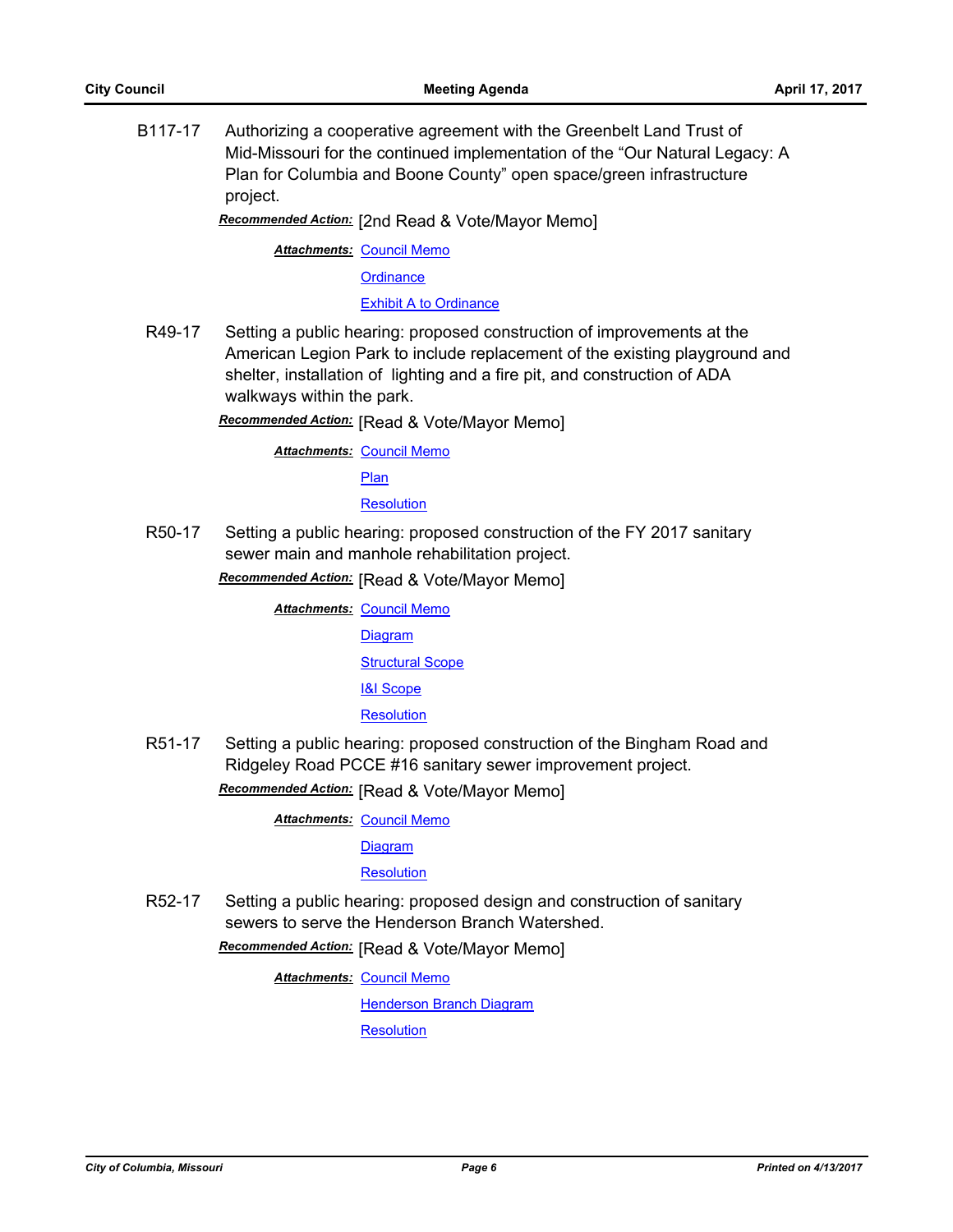R53-17 Declaring the results of the April 4, 2017 municipal election.

*Recommended Action:* [Read & Vote/Mayor Memo]

**Attachments: [Council Memo](http://gocolumbiamo.legistar.com/gateway.aspx?M=F&ID=e8b86ae7-5510-420c-a522-8af255e7c36c.docx)** 

[Municipal Election Certification Results](http://gocolumbiamo.legistar.com/gateway.aspx?M=F&ID=ce054345-6e01-4854-bda3-d0dacba8766a.pdf)

**[Resolution](http://gocolumbiamo.legistar.com/gateway.aspx?M=F&ID=e8b571f1-dd22-41dc-a34f-93c01b59d665.doc)** 

R54-17 Authorizing a Fourth Amendment to the software license and services agreement with Ramundsen Public Sector, LLC, as successor in interest to SunGard Public Sector, Inc., for a Records Management System (RMS) for the Police Department.

*Recommended Action:* [Read & Vote/Mayor Memo]

**Attachments: [Council Memo](http://gocolumbiamo.legistar.com/gateway.aspx?M=F&ID=4273b15c-7486-4f4d-92a4-bb9274550193.docx)** 

**[Resolution](http://gocolumbiamo.legistar.com/gateway.aspx?M=F&ID=2c16a840-3e81-441e-8983-3d674008d83e.doc)** 

[Exhibit A to Legislation](http://gocolumbiamo.legistar.com/gateway.aspx?M=F&ID=6e8d07cf-bc22-441e-8e70-480e66689fba.pdf)

R55-17 Authorizing Schedule B - Extension/Request for Additional Service(s) to the agreement with WebQA, Inc. for software services relating to open records requests.

*Recommended Action:* [Read & Vote/Mayor Memo]

**Attachments: [Council Memo](http://gocolumbiamo.legistar.com/gateway.aspx?M=F&ID=54d68750-53b5-4325-867a-ecdf4a347013.docx)** 

**[Resolution](http://gocolumbiamo.legistar.com/gateway.aspx?M=F&ID=08a6ebb5-c734-4fb0-9801-328321b51eb0.doc)** 

[Exhibit A to Resolution](http://gocolumbiamo.legistar.com/gateway.aspx?M=F&ID=4c850a2b-4226-4c81-9ae1-efb6408f6a75.pdf)

R56-17 Approving the Final Plat of Trade Winds Park, Plat No. 2B, a Replat of Lot 6-B of Trade Winds Park, Plat No. 2A, located on the northwest corner of Trade Winds Parkway and Richland Road in Boone County, Missouri, pursuant to the requirements of an annexation agreement between the City and the subdivider (Case No. 16-167).

*Recommended Action:* [Read & Vote/Mayor Memo]

**Attachments: [Council Memo](http://gocolumbiamo.legistar.com/gateway.aspx?M=F&ID=4e137aa6-4a1c-4e89-b398-3b57c7fb9d0a.docx)** [Locator Maps](http://gocolumbiamo.legistar.com/gateway.aspx?M=F&ID=2ef1822c-5bf3-4fa3-be57-f85fa3ae9e48.pdf) [Recorded Plat 2B](http://gocolumbiamo.legistar.com/gateway.aspx?M=F&ID=5e902999-7b38-4d26-a2e9-a7a1d6898274.pdf)

**[Resolution](http://gocolumbiamo.legistar.com/gateway.aspx?M=F&ID=e3a4fdaf-8d09-4f2c-9c01-8129f7164883.doc)** 

# **VIII. NEW BUSINESS**

R57-17 Expressing support for the Community Development Block Grant (CDBG) and HOME Investment Partnerships (HOME) programs within the Department of Housing and Urban Development (HUD).

*Recommended Action:* [Read & Vote/Mayor Memo]

**Attachments: [Council Memo](http://gocolumbiamo.legistar.com/gateway.aspx?M=F&ID=9c510a41-af34-4d38-9cec-ac5b310ea13c.docx)** 

**[Resolution](http://gocolumbiamo.legistar.com/gateway.aspx?M=F&ID=7f4ad016-3d96-4017-991b-b5d56cb4f90d.doc)**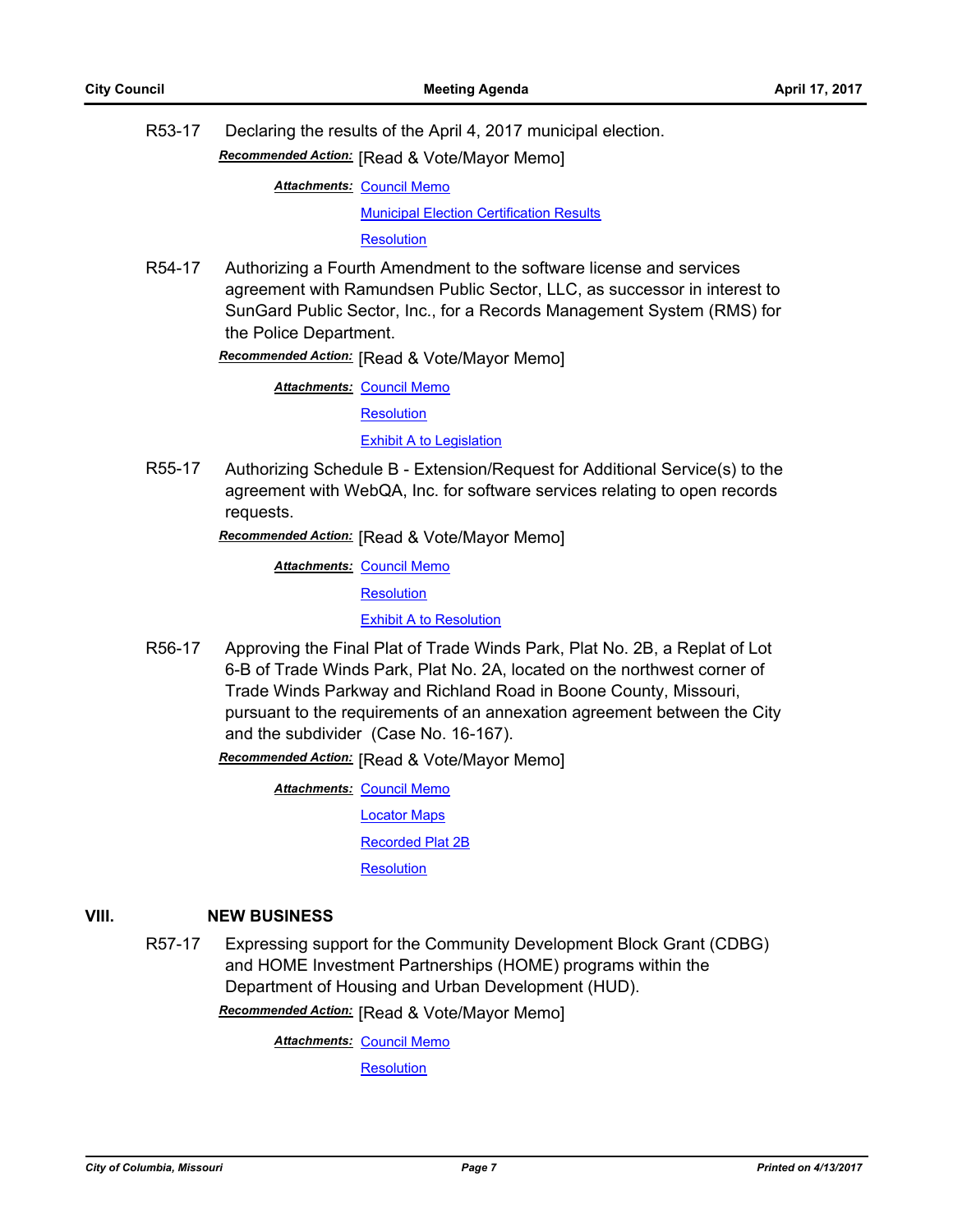## **IX. INTRODUCTION AND FIRST READING**

B118-17**\*** Approving the Final Plat of Barcus Ridge, Plat No. 3, a Major Replat of Lot C2, Barcus Ridge Plat No. 1 and Lot 5, Barcus Ridge Plat No. 2, located on the north side of Old Plank Road and approximately 700 feet west of Abbotsbury Lane; authorizing a performance contract; granting a design adjustment relating to tier lots (Case No. 17-15).

*Recommended Action:* [Intro & 1st Read/Mayor Memo]

# **Attachments: [Council Memo](http://gocolumbiamo.legistar.com/gateway.aspx?M=F&ID=98f46a21-aec1-4511-8935-51330b0acd6e.docx)**

[Staff Report to Planning and Zoning Commission](http://gocolumbiamo.legistar.com/gateway.aspx?M=F&ID=a08c9f2f-a526-4ac0-9a96-d07167a1ad70.pdf)

[Locator Maps](http://gocolumbiamo.legistar.com/gateway.aspx?M=F&ID=4aa3f5be-1dd1-4548-b926-badaa0d8c2bc.pdf)

[Final Plat](http://gocolumbiamo.legistar.com/gateway.aspx?M=F&ID=f4124ba7-9d61-413e-b2f8-c3f8b96931ac.pdf)

[Attachment to PZC Report - Design Adjustment \(Variance\) Worksheet](http://gocolumbiamo.legistar.com/gateway.aspx?M=F&ID=24a34f7d-2564-4df3-a3a8-1923c09e3d60.pdf) [Attachment to PZC Report - Previoulsy approved Barcus Ridge PUD Plan](http://gocolumbiamo.legistar.com/gateway.aspx?M=F&ID=737f95b9-9a78-41c9-afa7-c1fc6a6371ec.pdf) [Attachment to PZC Report - Prevouisly approved Barcus Ridge Plat No. 1](http://gocolumbiamo.legistar.com/gateway.aspx?M=F&ID=5fc9b79c-6c7a-4d46-932d-0cc91229176a.pdf) [Excerpts from Minutes](http://gocolumbiamo.legistar.com/gateway.aspx?M=F&ID=0994f96a-fbeb-4bf6-87e5-5429f4ac28b5.docx)

**[Ordinance](http://gocolumbiamo.legistar.com/gateway.aspx?M=F&ID=29d8c93d-3a3c-418e-87f3-7c32d002da31.doc)** 

[Exhibit A to Ordinance](http://gocolumbiamo.legistar.com/gateway.aspx?M=F&ID=2426b149-1911-4f39-919d-753de3d32ee9.pdf)

B119-17**\*** Approving the Final Plat of C.E. Harr Plat 2, a Replat of Lot 1 of C.E. Harr Replat and part of Lots 7-10, 13 and 14, and all of Lots 15-18 of Wellington Gordon's Subdivision, located on the east side of Old 63, between McAlester Street and Gordon Street; authorizing a performance contract (Case No. 17-73).

*Recommended Action:* [Intro & 1st Read/Mayor Memo]

**Attachments: [Council Memo](http://gocolumbiamo.legistar.com/gateway.aspx?M=F&ID=316965b7-c8ef-48f7-a204-e9721f8c708e.docx)** 

[Staff Report to Planning and Zoning Commission](http://gocolumbiamo.legistar.com/gateway.aspx?M=F&ID=1e6c5217-3030-4446-b68e-60afecde684c.pdf)

[Locator Maps](http://gocolumbiamo.legistar.com/gateway.aspx?M=F&ID=899dbbcc-fb4e-4f3a-8c60-ebc25c3f50c3.pdf)

[Final Plat](http://gocolumbiamo.legistar.com/gateway.aspx?M=F&ID=38755f5b-eeb3-4ab2-acd2-bfa527b187d5.pdf)

[Attachment to PZC Report - Columbia Car Care CP Plan](http://gocolumbiamo.legistar.com/gateway.aspx?M=F&ID=559acbf3-b26b-4e72-86fe-b3a197b26bde.pdf)

[Excerpts from Minutes](http://gocolumbiamo.legistar.com/gateway.aspx?M=F&ID=24249606-926f-4a11-870e-49133ab98067.docx)

**[Ordinance](http://gocolumbiamo.legistar.com/gateway.aspx?M=F&ID=2f524b79-3fde-447d-90cc-5613a10d5b6f.doc)** 

[Exhibit A to Ordinance](http://gocolumbiamo.legistar.com/gateway.aspx?M=F&ID=36f6aca2-7547-4995-bf66-32c67d115479.pdf)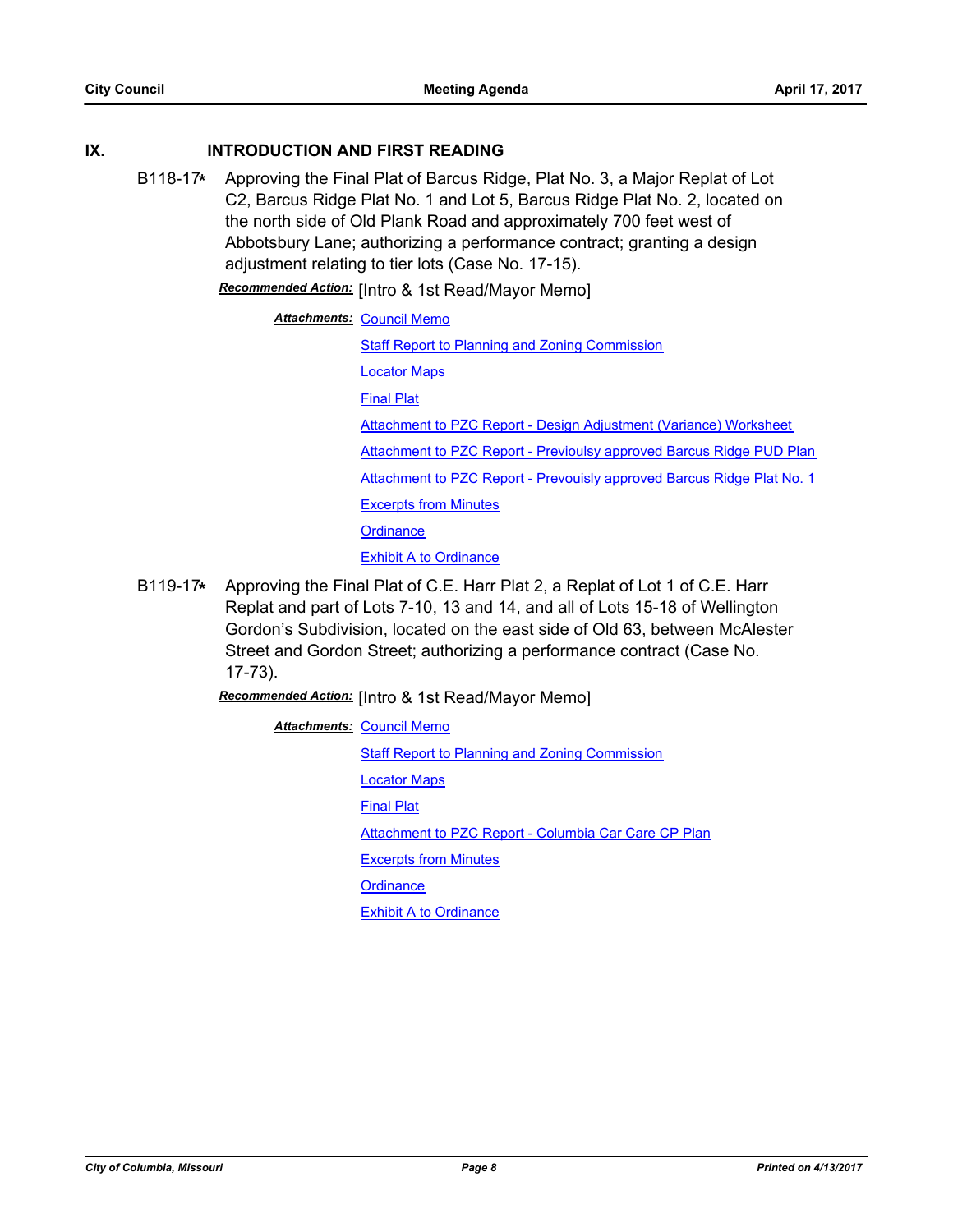B120-17**\*** Approving the Final Plat of BMW Plat No. 1 located on the east side of Beverly Drive, between I-70 Drive SW and Bernadette Drive; authorizing a performance contract (Case No. 17-84).

*Recommended Action:* [Intro & 1st Read/Mayor Memo]

**Attachments: [Council Memo](http://gocolumbiamo.legistar.com/gateway.aspx?M=F&ID=c11162a7-9b3f-4661-bb70-3e682db1a978.docx)** 

[Staff Report to Planning and Zoning Commission](http://gocolumbiamo.legistar.com/gateway.aspx?M=F&ID=d1aa8002-77f4-4a92-97a5-c38503bb2c7e.pdf) [Locator Maps](http://gocolumbiamo.legistar.com/gateway.aspx?M=F&ID=270b2efe-e76e-4069-813a-4abe2f5ed764.pdf) [Final Plat](http://gocolumbiamo.legistar.com/gateway.aspx?M=F&ID=f714e9fc-8bff-4721-bef1-e031452d2acb.pdf) [Excerpts from Minutes](http://gocolumbiamo.legistar.com/gateway.aspx?M=F&ID=bd23b109-fc21-4548-a063-94c95e35194f.docx) **[Ordinance](http://gocolumbiamo.legistar.com/gateway.aspx?M=F&ID=c24281e8-c8e5-43fe-8daf-69aea2d75fe3.doc)** [Exhibit A to Ordinance](http://gocolumbiamo.legistar.com/gateway.aspx?M=F&ID=64417592-de87-4e3b-b373-18ec9801e089.pdf)

B121-17 Authorizing construction of improvements at the American Legion Park to include replacement of the existing playground and shelter, installation of lighting and a fire pit, and construction of ADA walkways within the park; calling for bids for a portion of the work through the Purchasing Division.

*Recommended Action:* [Intro & 1st Read/Mayor Memo]

**Attachments: [Council Memo](http://gocolumbiamo.legistar.com/gateway.aspx?M=F&ID=0484899a-5ecd-40ea-9a05-e009b2946c0f.docx)** [Plan](http://gocolumbiamo.legistar.com/gateway.aspx?M=F&ID=5380ed0e-1013-46fa-ac95-20a4b22ac33c.jpg) **[Ordinance](http://gocolumbiamo.legistar.com/gateway.aspx?M=F&ID=6c7d9855-4c64-46d3-9a47-ce8493c8a04b.doc)** 

B122-17**\*** Authorizing an internship program agreement with the Society of Municipal Arborists to sponsor an urban/community forestry intern in the Parks and Recreation Department; appropriating funds.

*Recommended Action:* [Intro & 1st Read/Mayor Memo]

**Attachments: [Council Memo](http://gocolumbiamo.legistar.com/gateway.aspx?M=F&ID=d3f8d4a4-f885-4e11-9256-66b45aa5e6db.docx)** 

[2017 SMA Intern Program Description](http://gocolumbiamo.legistar.com/gateway.aspx?M=F&ID=6210cdf5-dfcb-4460-a575-c3300637fc79.pdf) **[Ordinance](http://gocolumbiamo.legistar.com/gateway.aspx?M=F&ID=07d92a42-c50b-4497-afb0-ca119dbf108f.doc) [Exhibit A to Ordinance](http://gocolumbiamo.legistar.com/gateway.aspx?M=F&ID=0c5f0907-ecbb-48d6-958e-f08619619224.docx)** 

B123-17**\*** Amending Chapter 2 of the City Code relating to membership of the Substance Abuse Advisory Commission.

*Recommended Action:* [Intro & 1st Read/Mayor Memo]

**Attachments: [Council Memo](http://gocolumbiamo.legistar.com/gateway.aspx?M=F&ID=9654de09-d31c-44a0-bb9c-79e558cf5442.docx)** 

[Correspondence from Substance Abuse Advisory Commission](http://gocolumbiamo.legistar.com/gateway.aspx?M=F&ID=6514fe32-10c2-45f4-814e-bbe8799336c6.docx)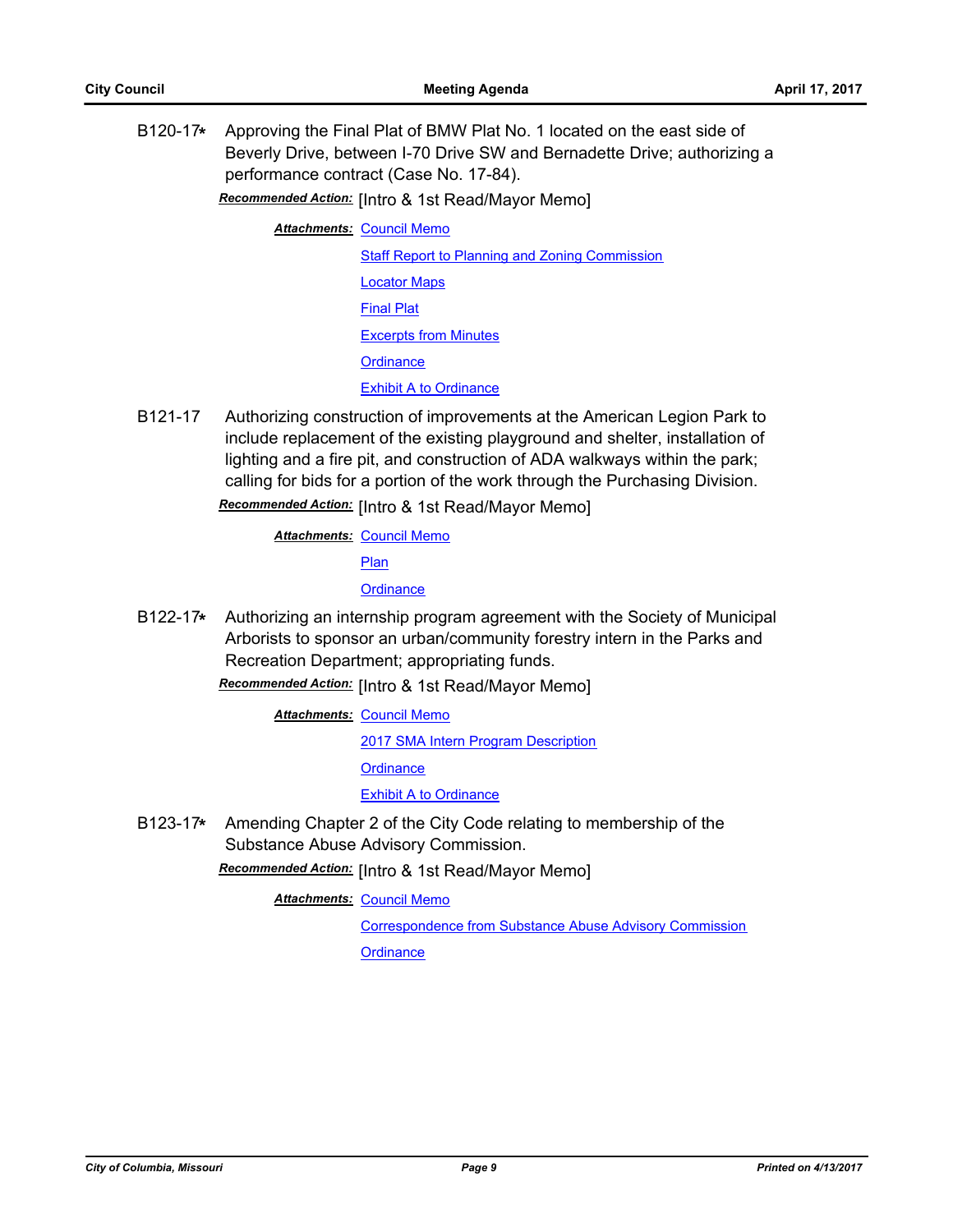B124-17**\*** Authorizing Amendment No. 2 to the program services contract with the Missouri Department of Health and Human Services for tobacco control coalition services; appropriating funds.

*Recommended Action:* [Intro & 1st Read/Mayor Memo]

**Attachments: [Council Memo](http://gocolumbiamo.legistar.com/gateway.aspx?M=F&ID=e82d4865-e326-44b2-9039-ca18e442c323.docx)** 

**[Ordinance](http://gocolumbiamo.legistar.com/gateway.aspx?M=F&ID=4f49f265-5e43-4fca-9525-aba3137d9e61.doc)** 

[Exhibit A to Ordinance](http://gocolumbiamo.legistar.com/gateway.aspx?M=F&ID=75b0f380-8ab9-414c-97d4-575eb9d8a38c.pdf)

B125-17 Adopting a Missouri Property Assessed Clean Energy Show Me PACE Ordinance; authorizing the City of Columbia, Missouri to join Show Me Pace and stating the terms under which the City of Columbia will conduct activities as a member of such Board; authorizing the City Manager to execute the Show Me PACE Cooperative Agreement; directing the City Clerk to give notice to the Show Me PACE Clean Energy Development Board; authorizing the City Manager, or designee, to serve as a member of the Advisory Council of Missouri Clean Energy District.

*Recommended Action:* [Intro & 1st Read/Mayor Memo]

**Attachments: [Council Memo](http://gocolumbiamo.legistar.com/gateway.aspx?M=F&ID=7fc269a9-fae2-4ed8-bd8b-eb01b99ad12e.docx)** 

**[Ordinance](http://gocolumbiamo.legistar.com/gateway.aspx?M=F&ID=07462f43-afbc-4a60-92dd-2b9b0c58682d.doc)** 

### [Exhibit A to Ordinance](http://gocolumbiamo.legistar.com/gateway.aspx?M=F&ID=076b6385-f93a-4141-bab3-7c1d2310b8b2.docx)

B126-17 Adopting a Missouri Property Assessed Clean Energy Missouri Clean Energy District Ordinance; authorizing the City of Columbia, Missouri to join the Missouri Clean Energy District and stating the terms under which the City will conduct activities as a member of such District; directing the City Clerk to give notice to the Missouri Clean Energy District; authorizing the City Manager, or designee, to serve as a member of the Advisory Council for Missouri Clean Energy District.

*Recommended Action:* [Intro & 1st Read/Mayor Memo]

**Attachments: [Council Memo](http://gocolumbiamo.legistar.com/gateway.aspx?M=F&ID=f1f942a2-cde5-47f9-8331-e47959cd7e7b.docx)**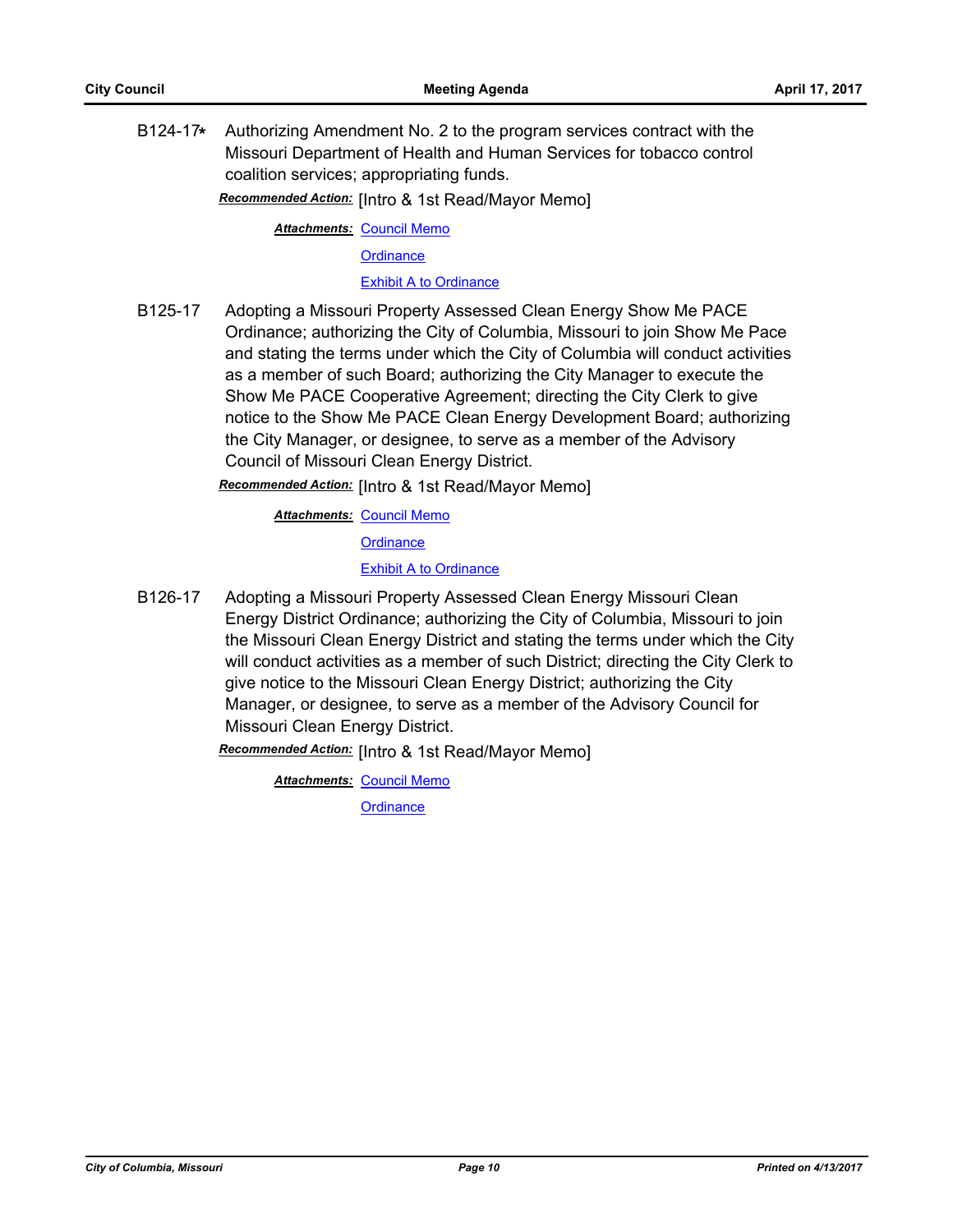**\*Non-zoning related introductory item that may be included on a future agenda as a consent item. Any such item can be removed from the consent agenda and placed under old business or new business at the request of a council member or any other interested person. The request must be made at the beginning of the council meeting at which the council bill or resolution is scheduled to be acted upon.** 

**\*\*Zoning related introductory item that may be included on a future agenda as a consent item. Any such item can be removed from the consent agenda and placed under old business at the request of a council member or any other interested person. The request must be made to the city clerk before noon on the Wednesday before the council meeting at which the council bill is scheduled to be considered for passage.**

**Non-asterisk items are expected to be included in a future agenda as a public hearing or an old business item.**

### **X. REPORTS**

REP24-17 Correspondence from the Business Loop Community Improvement District (CID) regarding CID board membership. (Continued from the April 3, 2017 Council Meeting.)

*Recommended Action:* [Memo]

*Attachments:* [Business Loop CID Letter](http://gocolumbiamo.legistar.com/gateway.aspx?M=F&ID=dbf99ca2-ea1d-4e7a-bf5c-9461c6178885.pdf)

REP30-17 Correspondence from the Columbia Vision Commission.

*Recommended Action:* [Memo]

**Attachments: [Council Memo](http://gocolumbiamo.legistar.com/gateway.aspx?M=F&ID=96c03625-db77-42a9-8fc1-7ad795eec6a2.docx)** 

[Vision Commission Status Letter](http://gocolumbiamo.legistar.com/gateway.aspx?M=F&ID=77df80b3-6908-49e4-8998-52dc06cbe2e0.docx)

REP31-17 Report on Solar Eclipse Planned Events & Sponsorships. *Recommended Action:* [Memo]

### *Attachments:* [Council Memo](http://gocolumbiamo.legistar.com/gateway.aspx?M=F&ID=24654e2b-54bc-4498-9022-fd08db11dae0.docx)

REP32-17 Intra-Departmental Transfer of Funds Request.

*Recommended Action:* [Memo]

**Attachments: [Council Memo](http://gocolumbiamo.legistar.com/gateway.aspx?M=F&ID=30a1841c-aade-4beb-bdcf-c25f240a9d7f.docx)** 

[FY 2017 Transfers - Capital](http://gocolumbiamo.legistar.com/gateway.aspx?M=F&ID=f38503a0-a9c3-4ce4-9db9-84043fa26d19.pdf)

[FY 2017 Transfers - Non Capital](http://gocolumbiamo.legistar.com/gateway.aspx?M=F&ID=449b766a-3dd7-4e46-9f04-81823d6706c6.pdf)

## **XI. GENERAL COMMENTS BY PUBLIC, COUNCIL AND STAFF**

**XII. ADJOURNMENT**